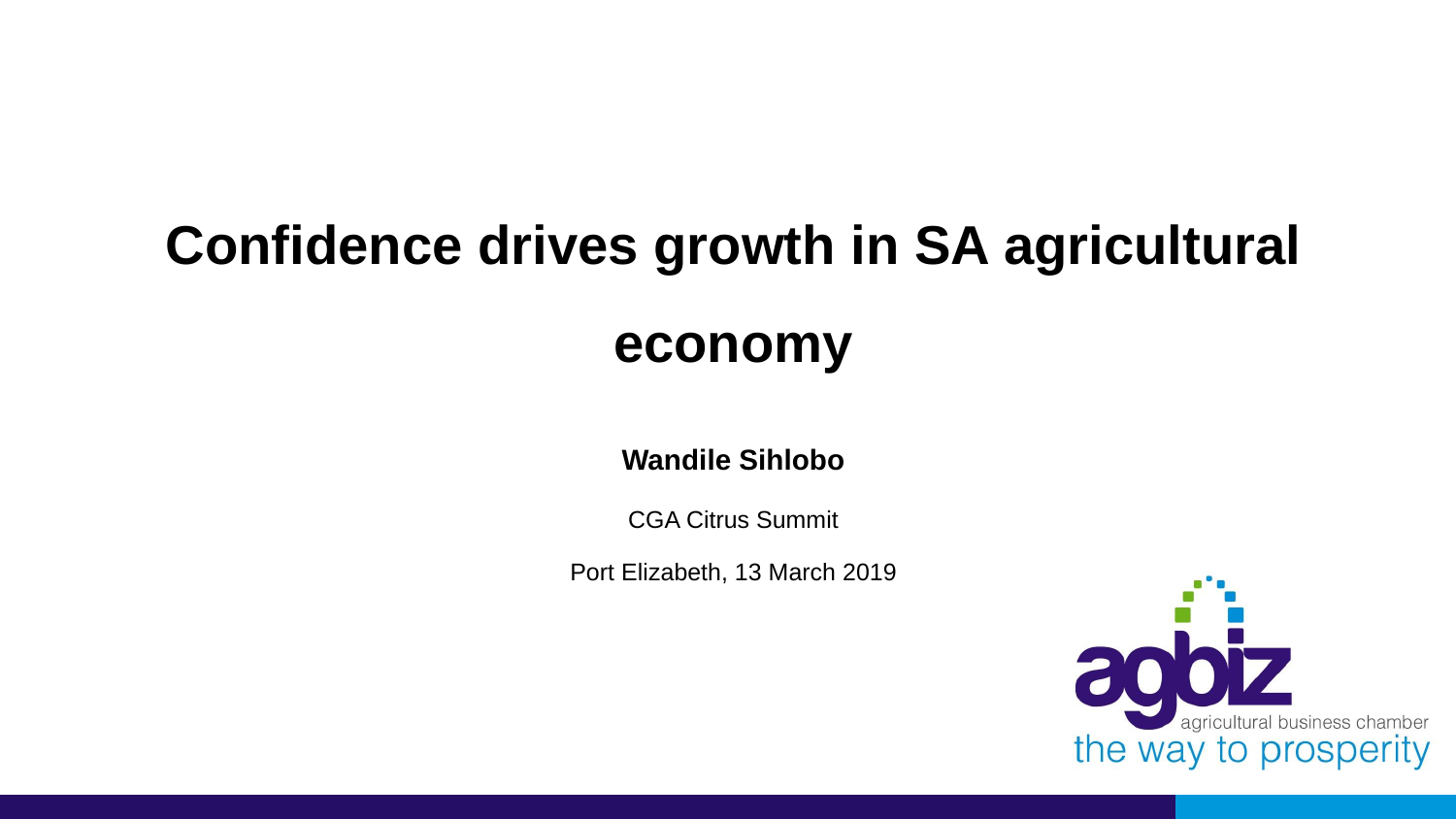#### **Overview of the presentation**

- Confidence in general terms
- Confidence in firms and households
- Business confidence and corporate fixed investment
- Consumer confidence and households consumption
- Agribusiness confidence, investments and growth in agriculture
- Concluding remarks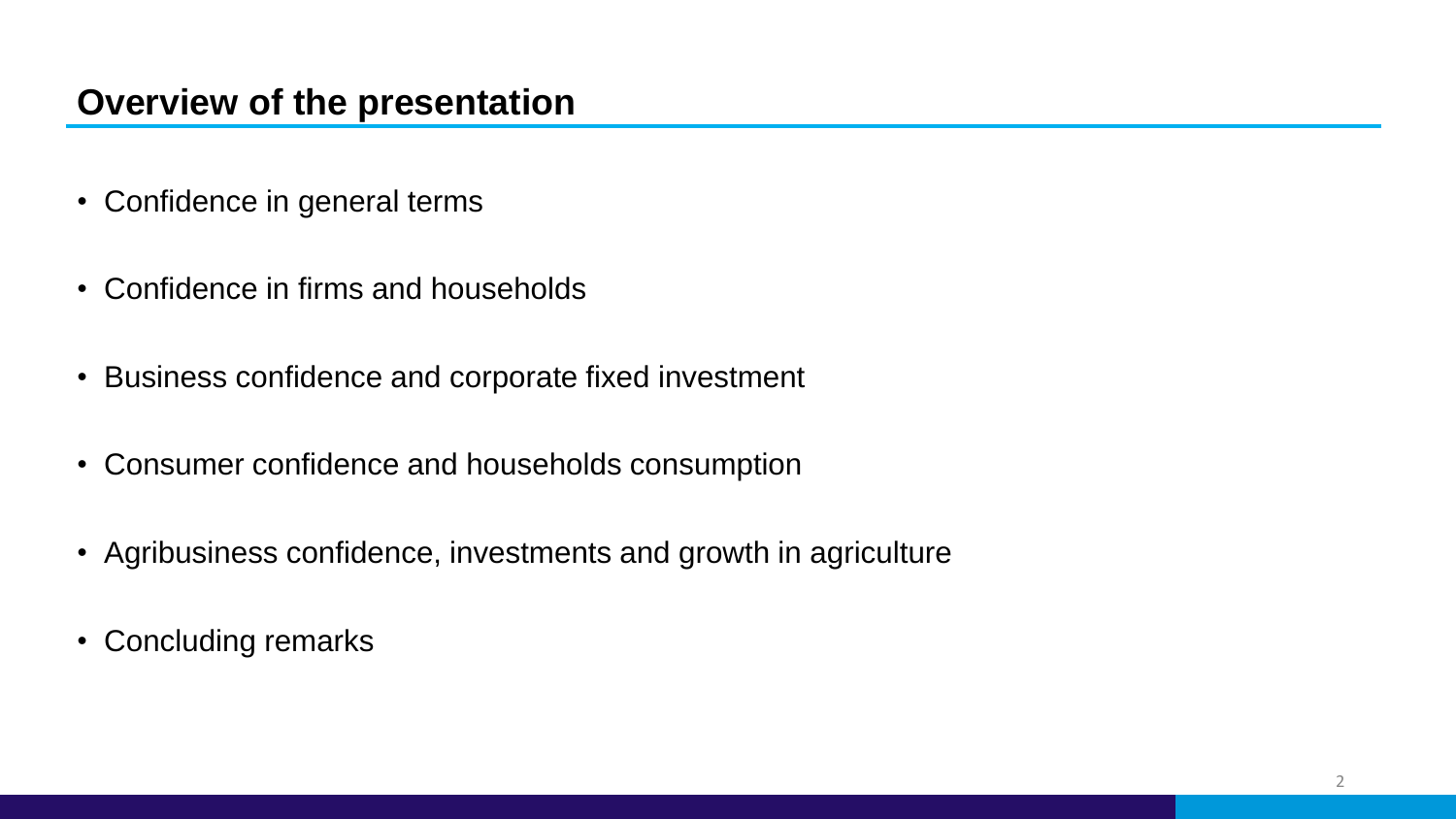"The feeling or belief that one can have faith in or rely on someone or something."

– *Oxford Dictionary*

But what are the attributes of confidence?

- Trust
- Perception
- Reputation
- Reliability
- Dependability
- Uncertainty, etc.

Although we have a common definition, how it manifests is subjective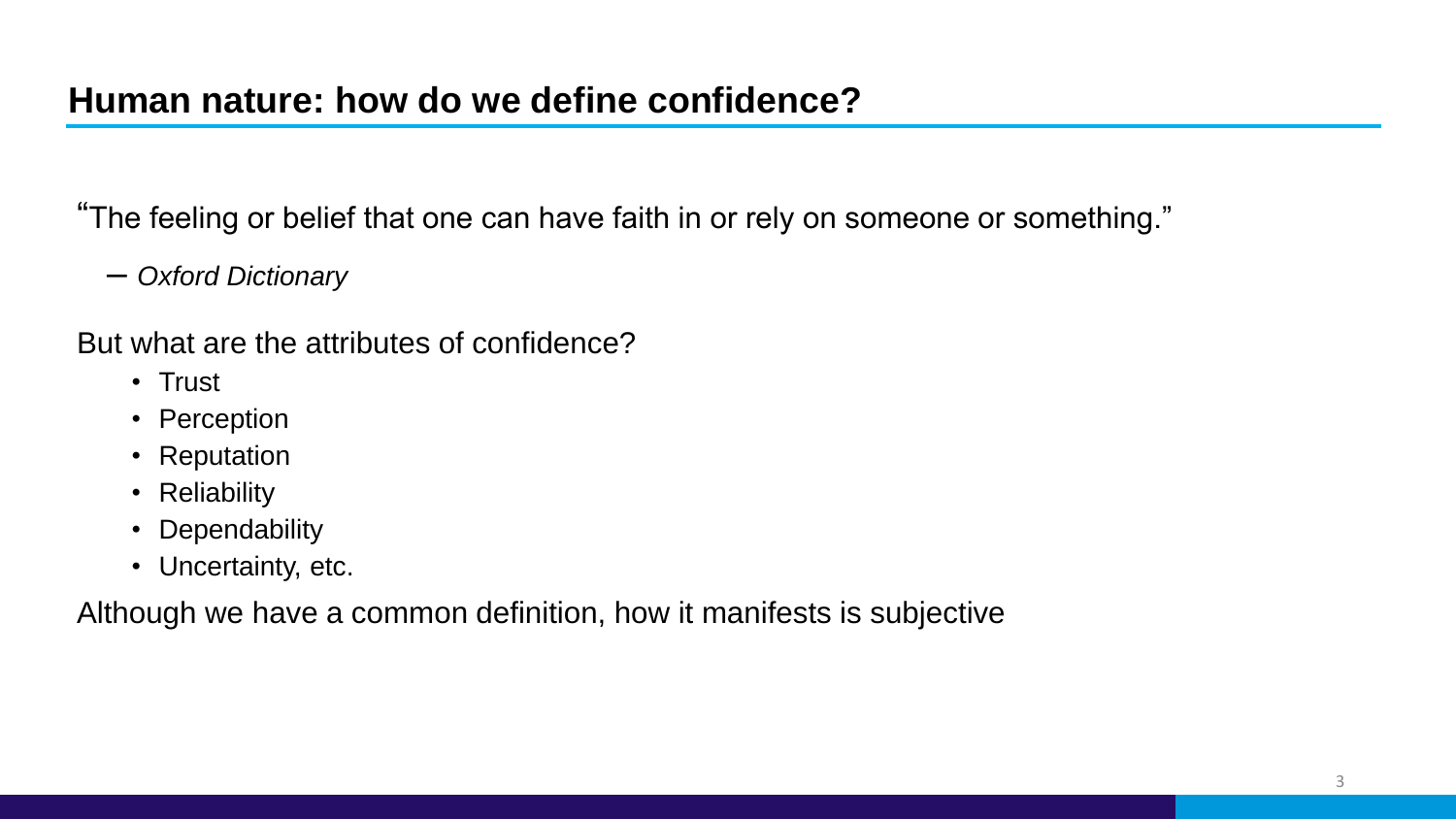We use business, consumer and agribusiness confidence indices to consolidate views (and sentiments) of business people in the economy.

- **Business confidence** -- based upon opinion surveys on developments in production, orders and stocks of finished goods in the industry sector (OECD, 2019).
- **Consumer confidence** -- provides an indication of future developments of households' consumption and saving, based upon answers regarding their expected financial situation.
- **Agribusiness confidence** -- provides information on future developments, based upon opinion surveys on developments in agricultural production, turnover, net operating income, market share, employment, capital investment and export volumes, etc.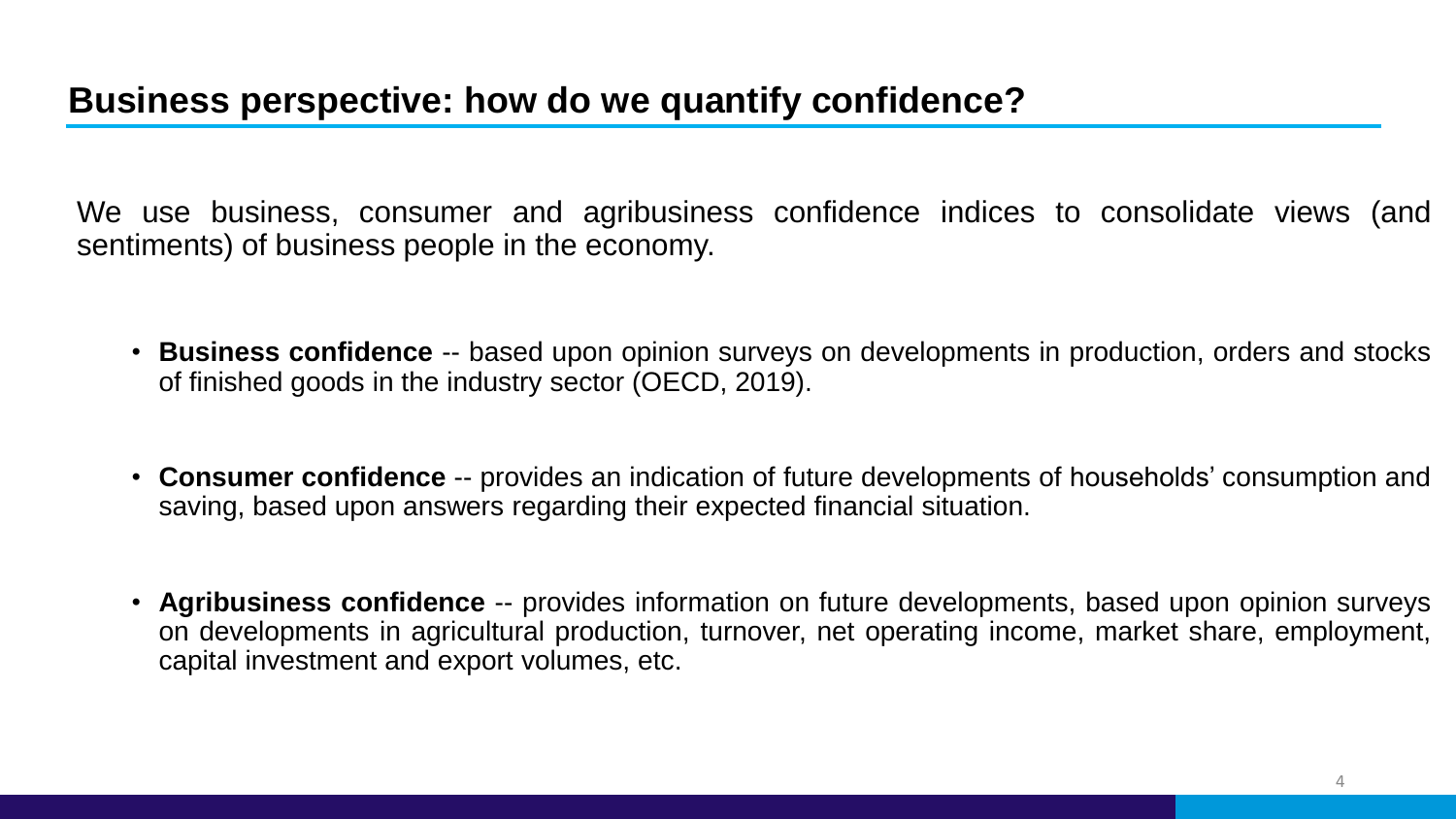"Business confidence is the cheapest form of stimulus to the economy"

– Lawrence H. Summers, past President of Harvard University

"At the present juncture, our fundamental problem is confidence"

– Lesetja Kganyago, Governor of the South African Reserve Bank (June, 2017)

"The political debate on issues such as land reform, the new mining charter and healthcare will have a significant impact on the attitude of potential investors"

– Sandy McGregor, Allan Gray (July, 2018)

"South Africa's economy still plagued by policy uncertainty"

– Business Day (October, 2018)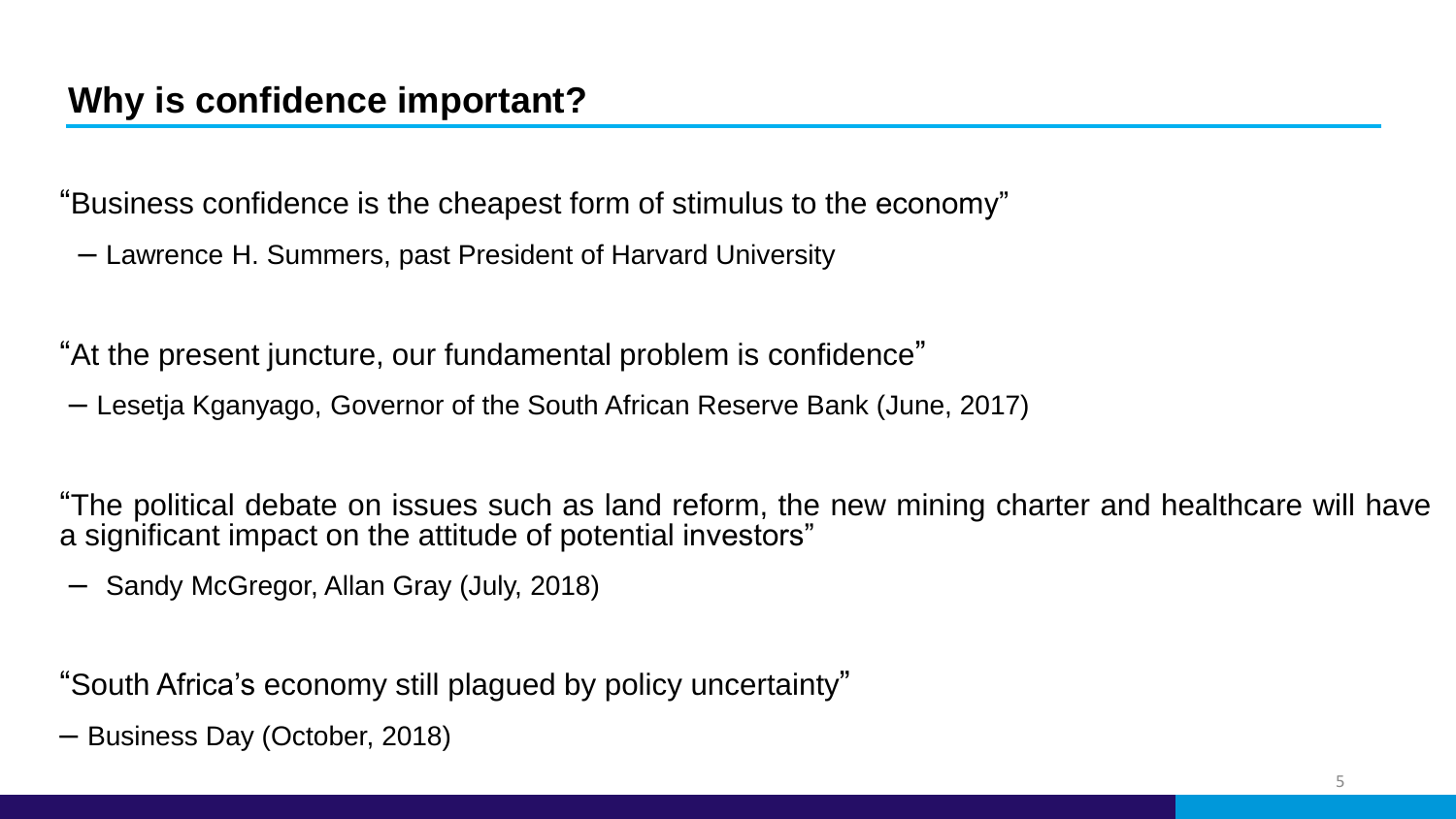#### **How has the confidence story been in South Africa?**

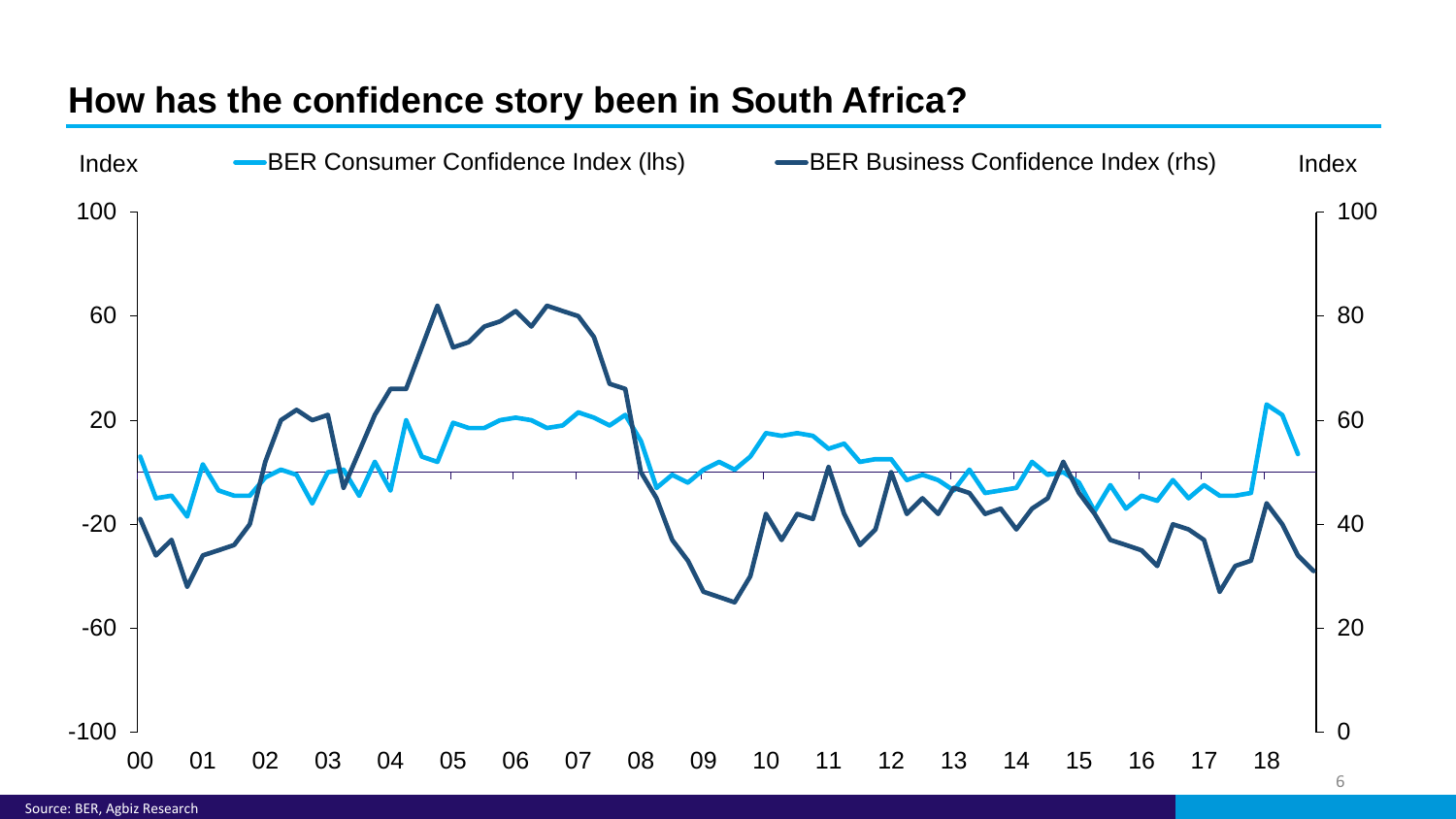#### **Business confidence leads fixed investment**

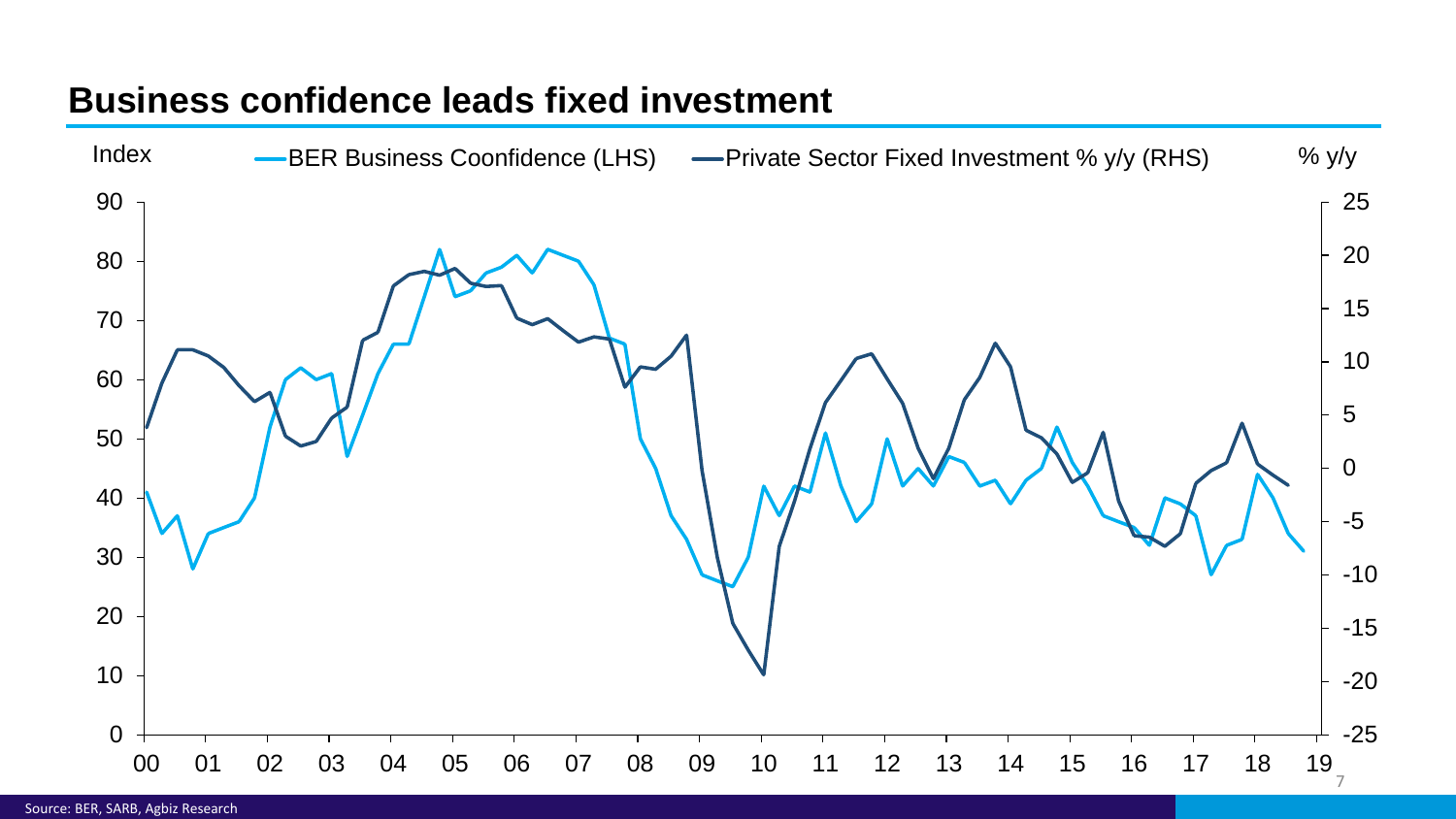#### **We've seen high levels of investments in the past, now?**



Source: SARB, Agbiz Research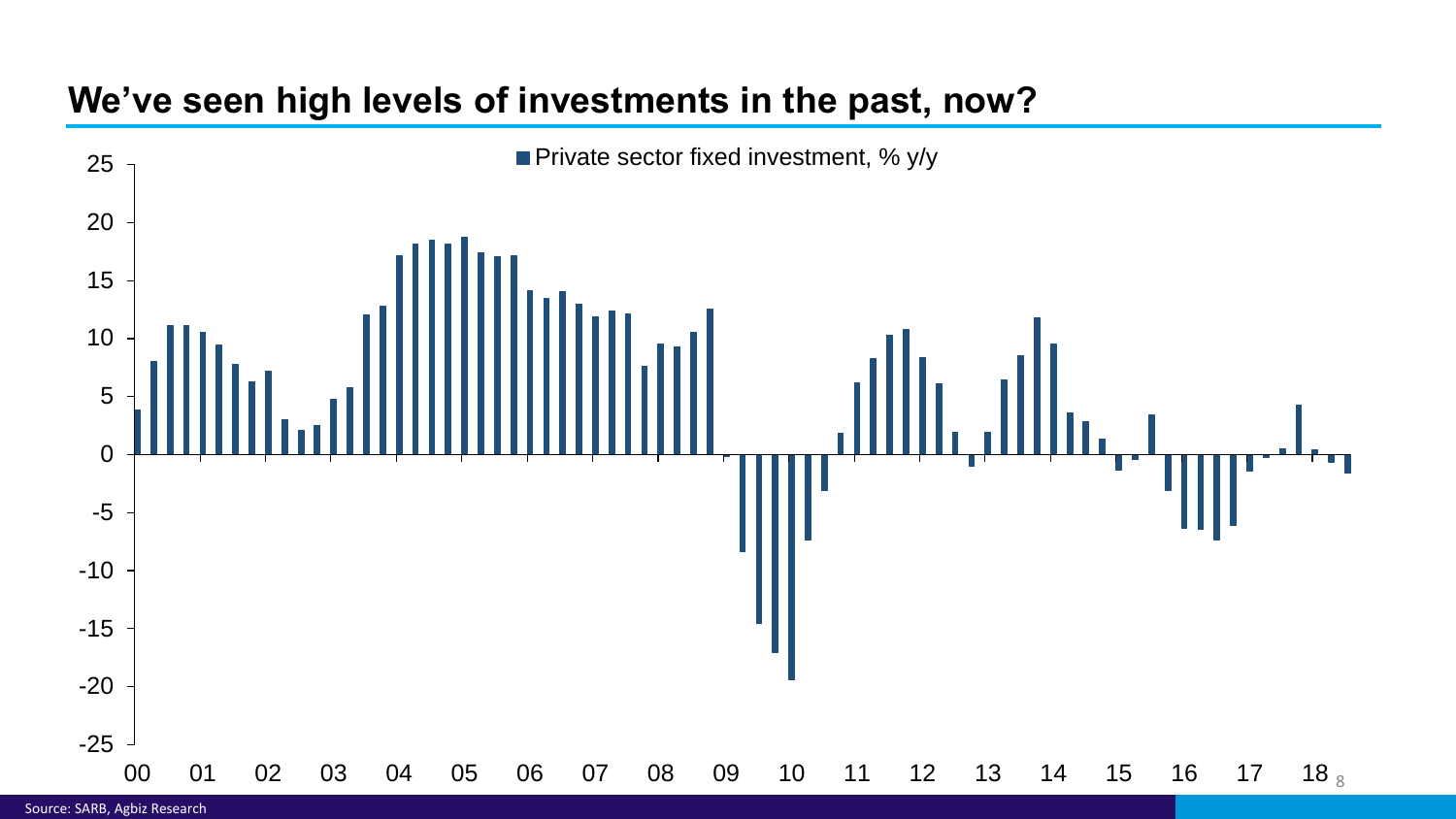#### **Consumer confidence somewhat leads household consumption**

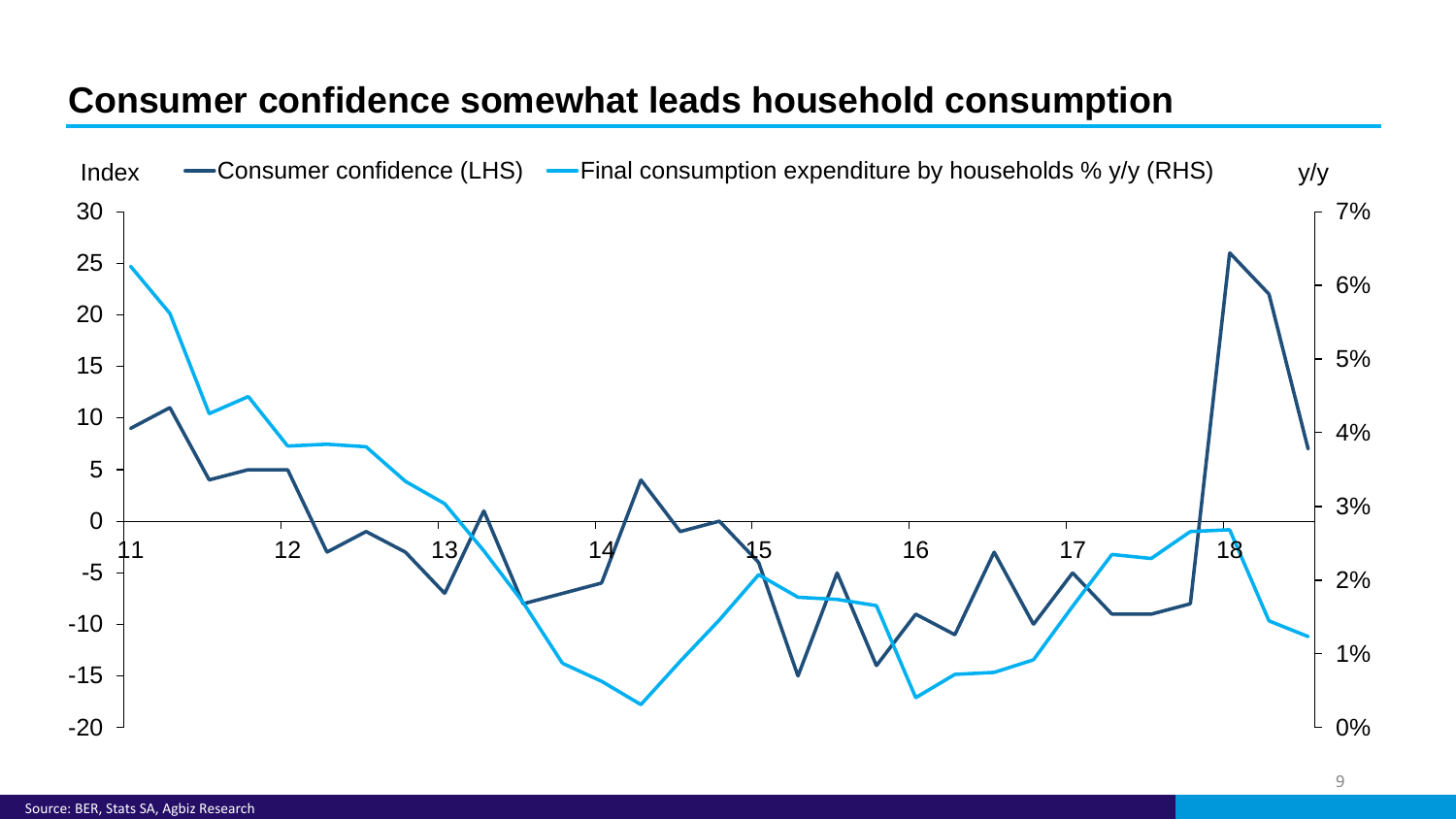# **What about agriculture?…**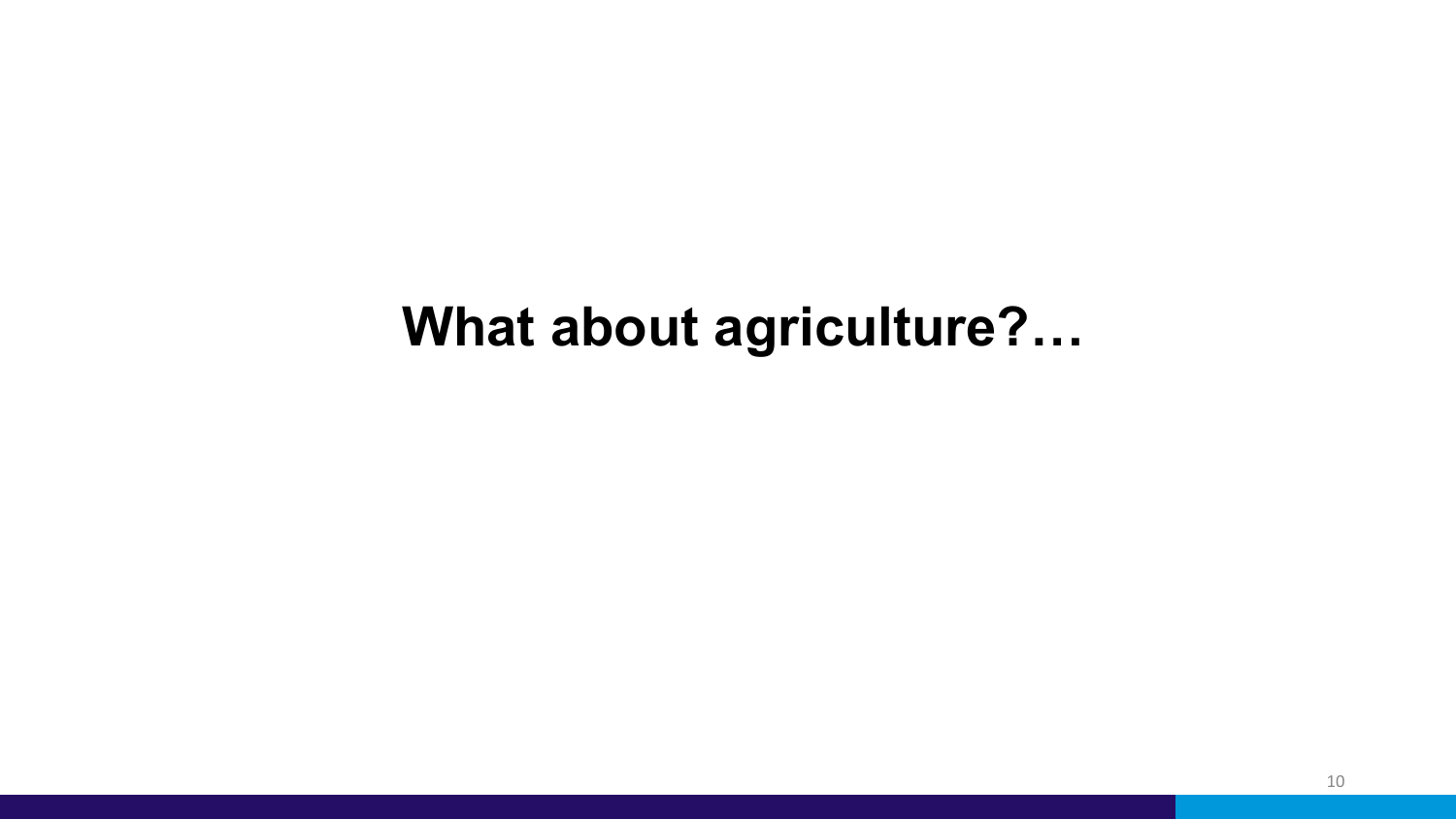#### **What are the confidence drivers in agriculture?**

- Turnover of agribusinesses (or farms)
- Net operating income of agribusiness
- Market share of the agribusiness
- Employment prospects
- Capital investment
- Volume of exports (in exporting businesses)
- South Africa's economic growth
- General agricultural conditions
- Debt provision for bad debt
- Financing costs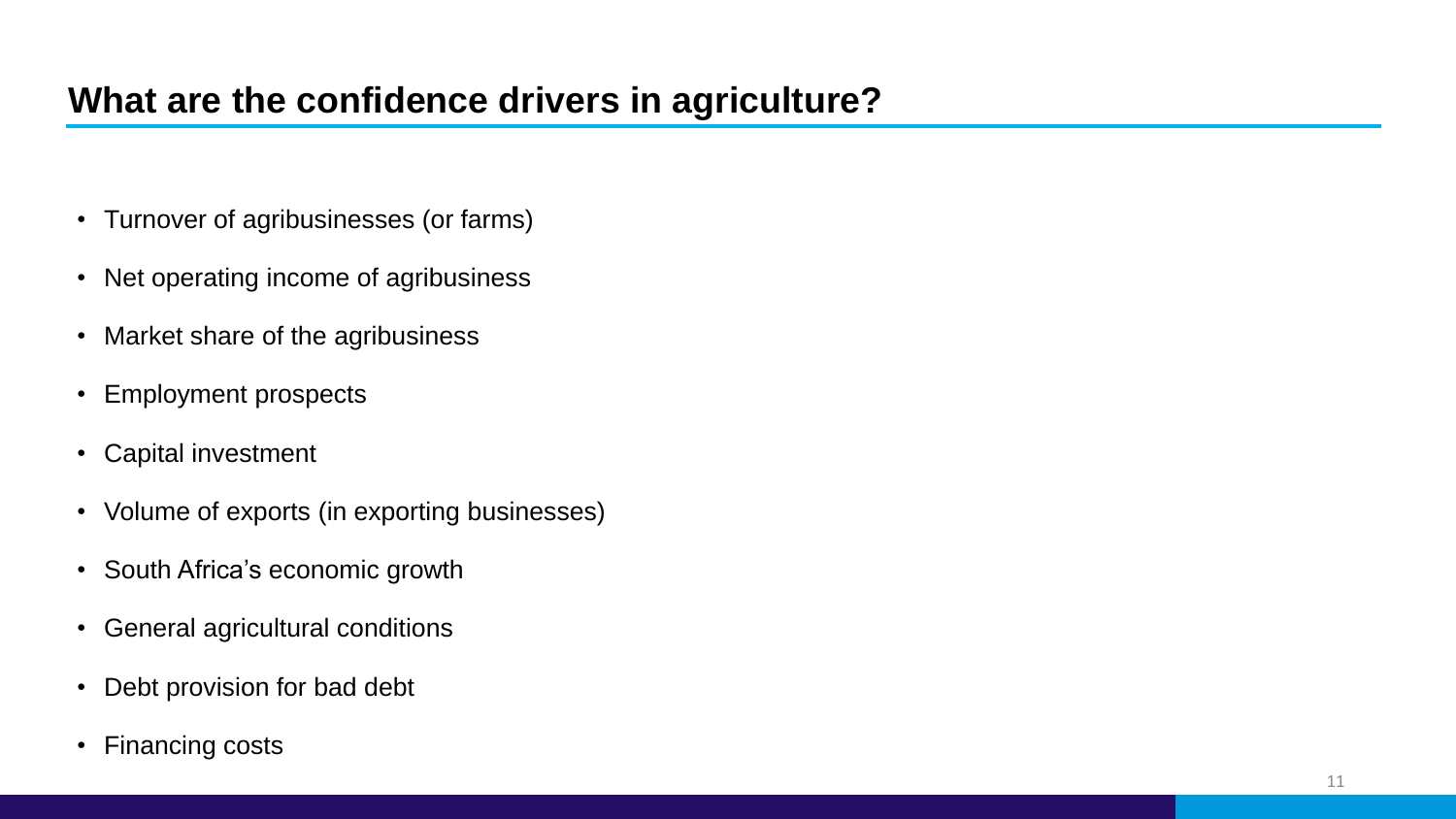#### **There was despondency in South African agriculture in 2018**



*(Shaded areas indicate periods when rainfall across South Africa was below the average level of 500 millimetres)*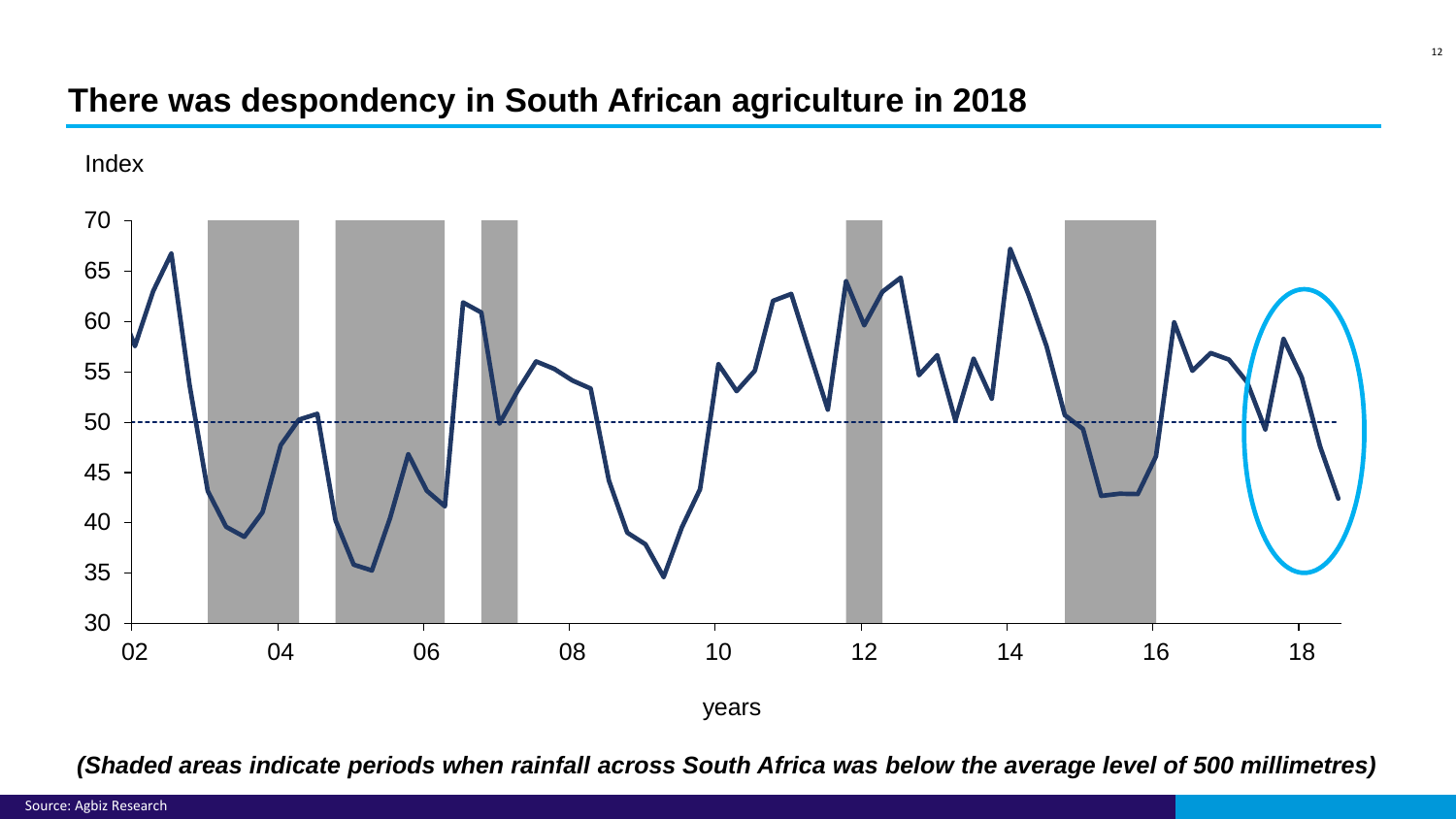#### **SA agribusiness confidence and investment in agriculture**

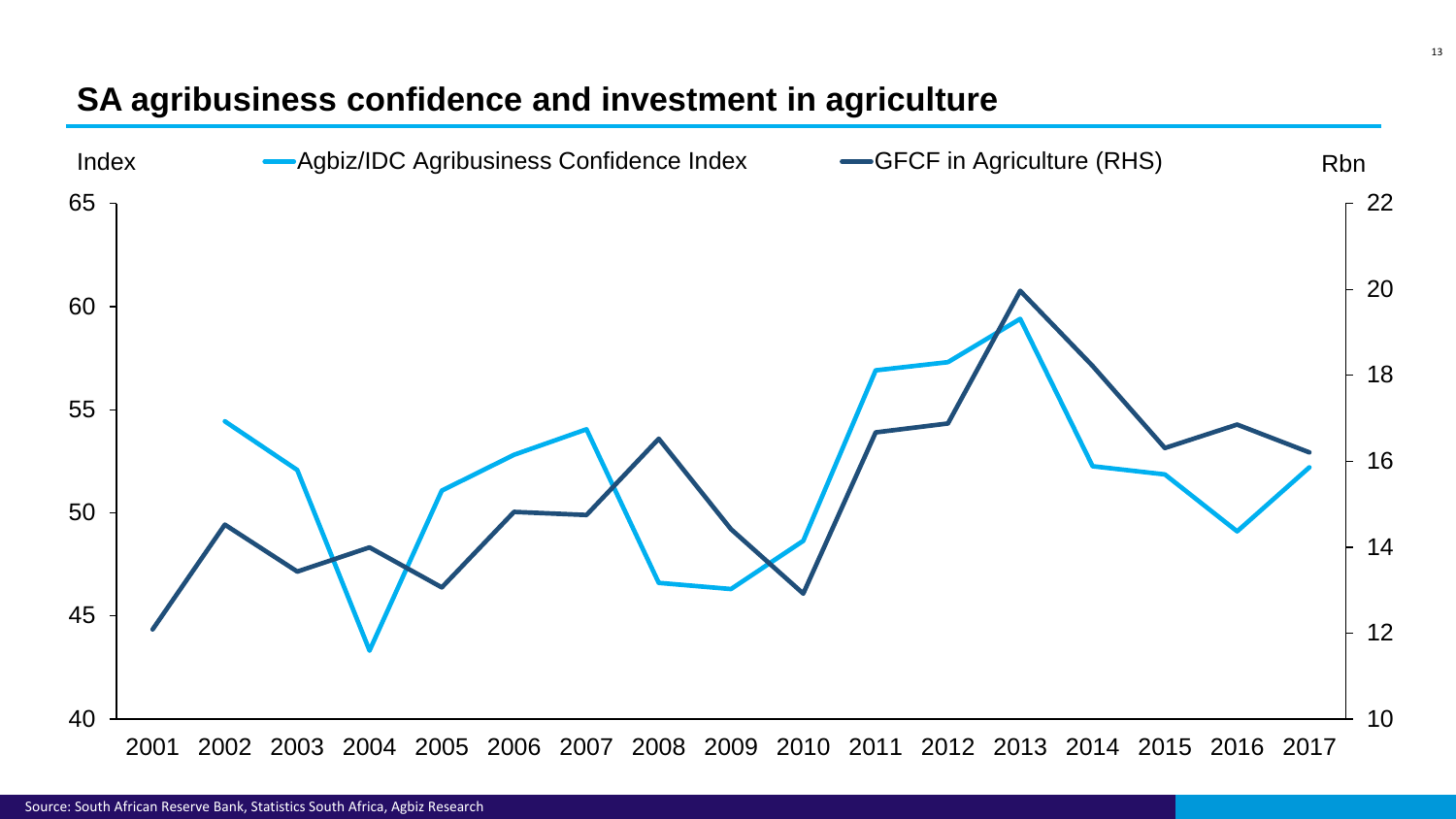#### **SA agriculture has seen an increase in mechanisation**

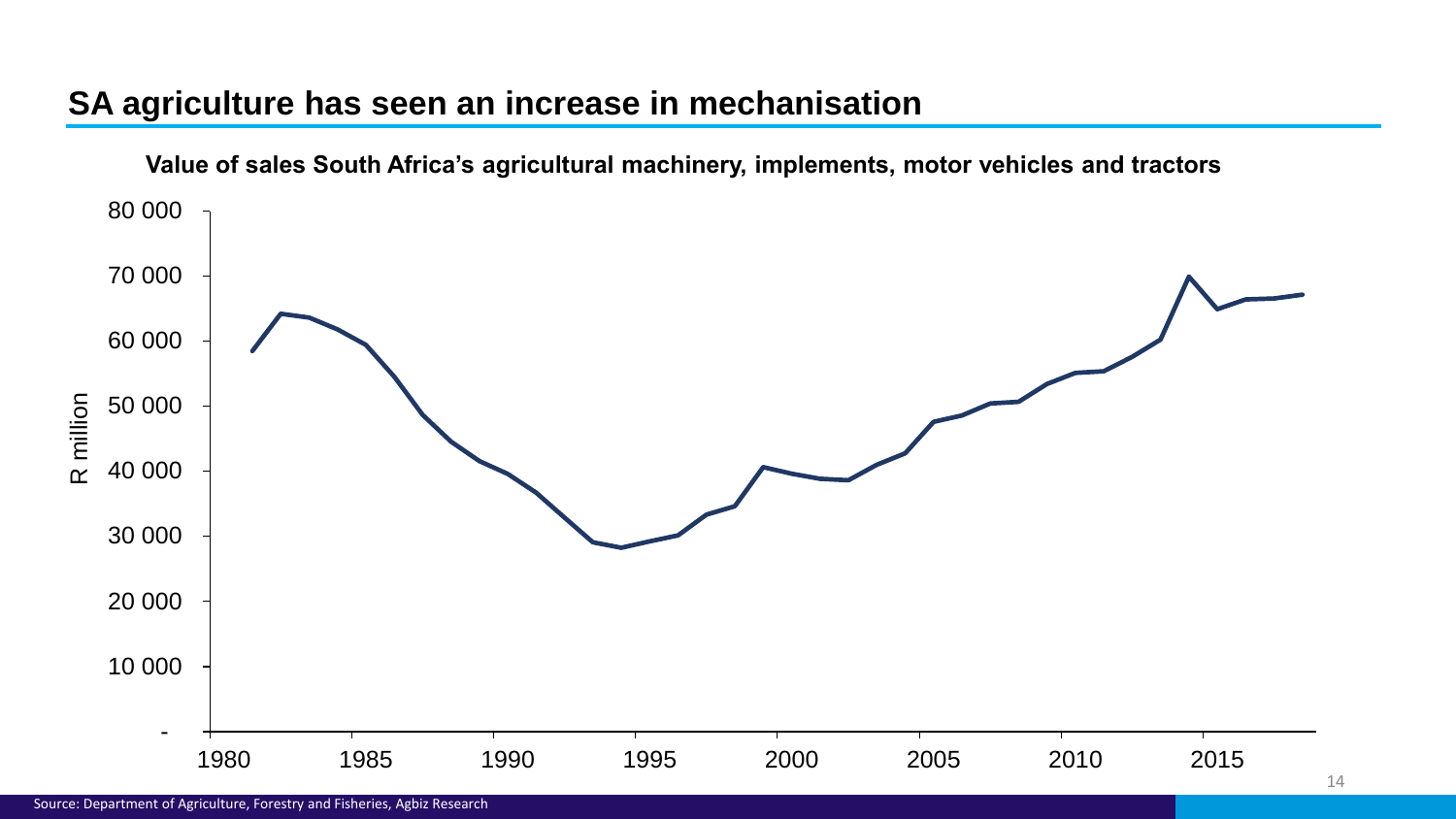#### **Evolution of farm sizes in South Africa**

**Area of farm land (hectares), Number of farms**





#### Farming Units and Farming Area in South Africa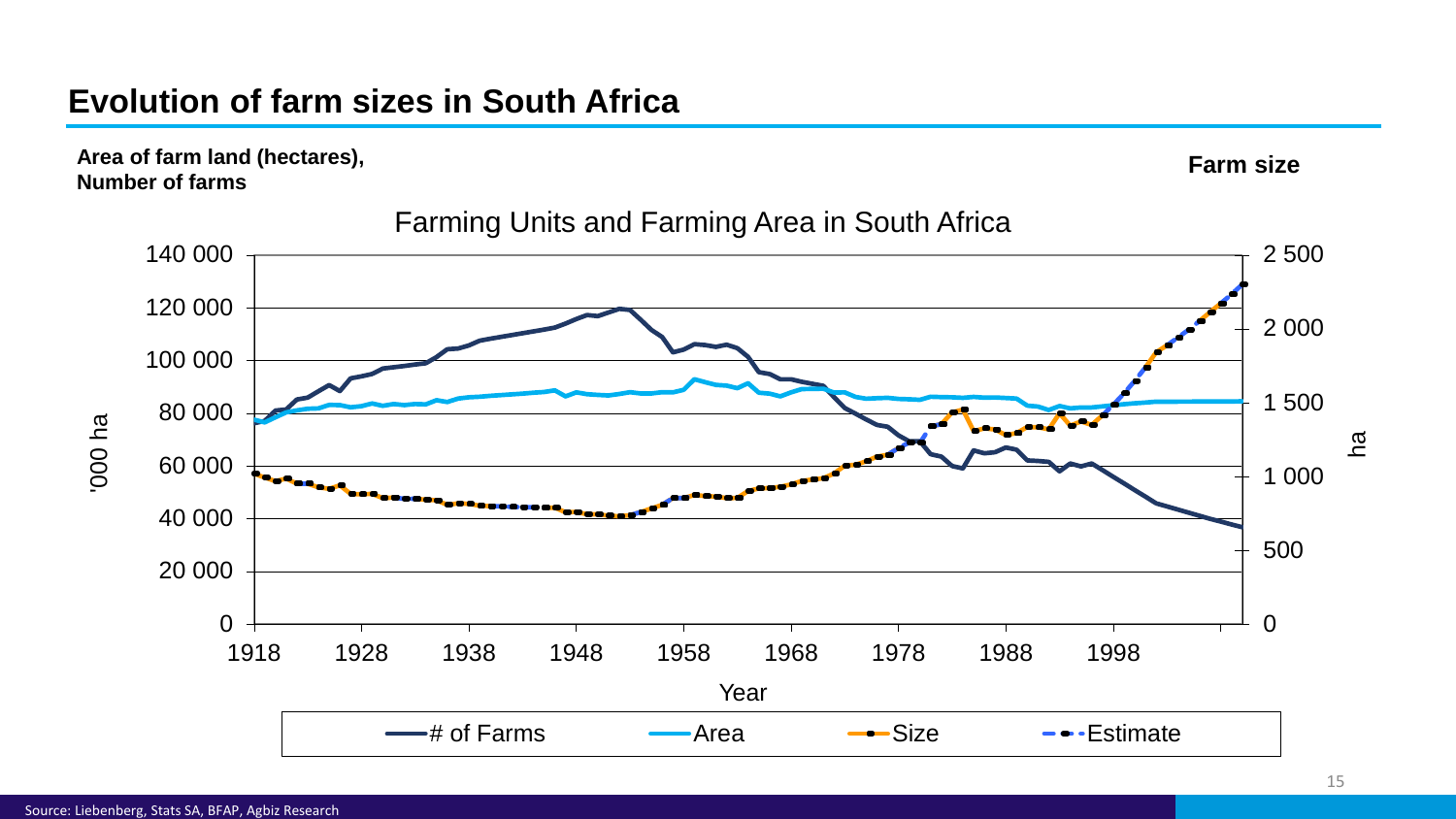#### **FDI is declining in SA agriculture**

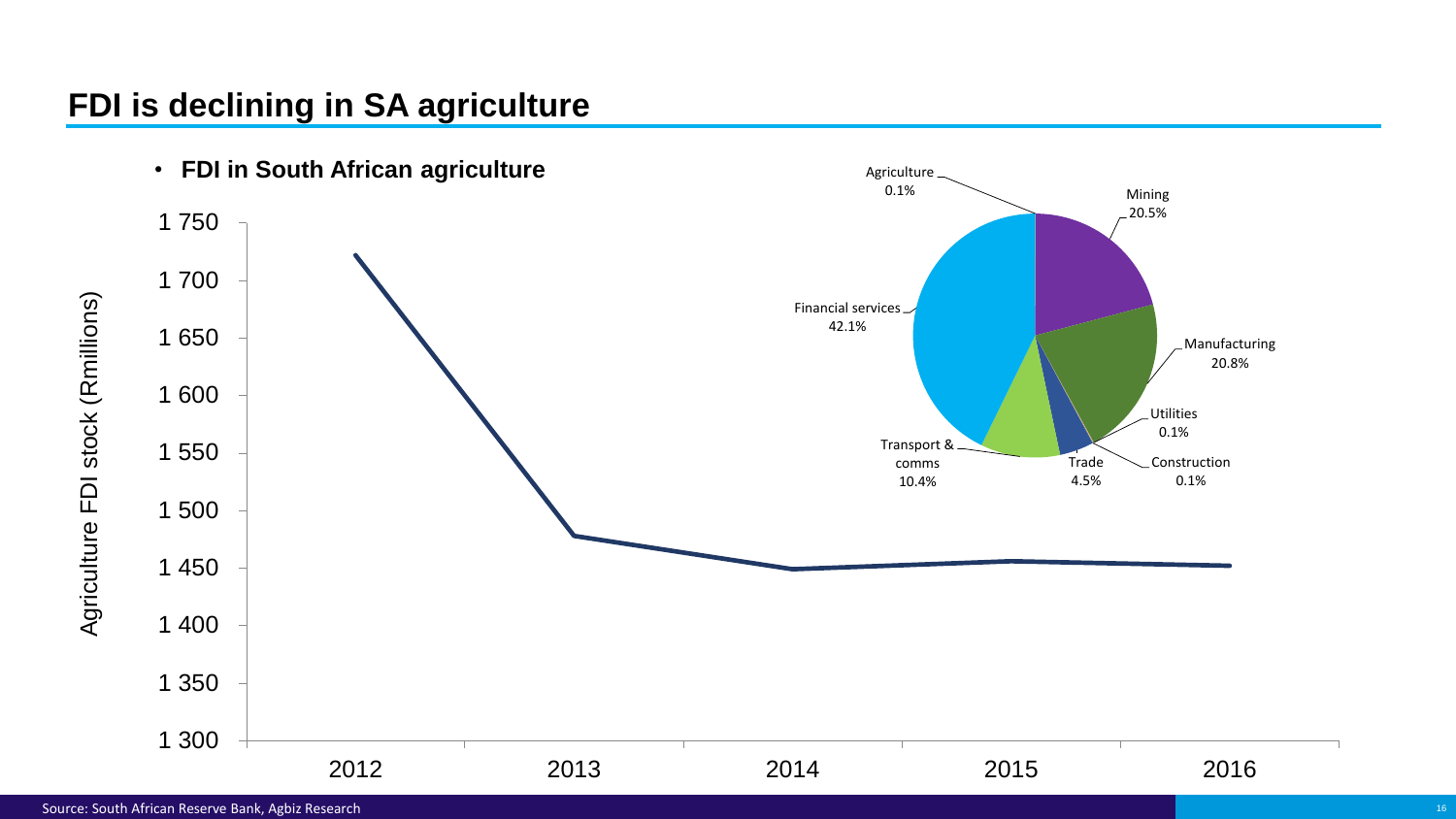#### **There are solid fundamentals support investment in SA agriculture**

Average y-o-y growth (2012/13 – 2017/18)

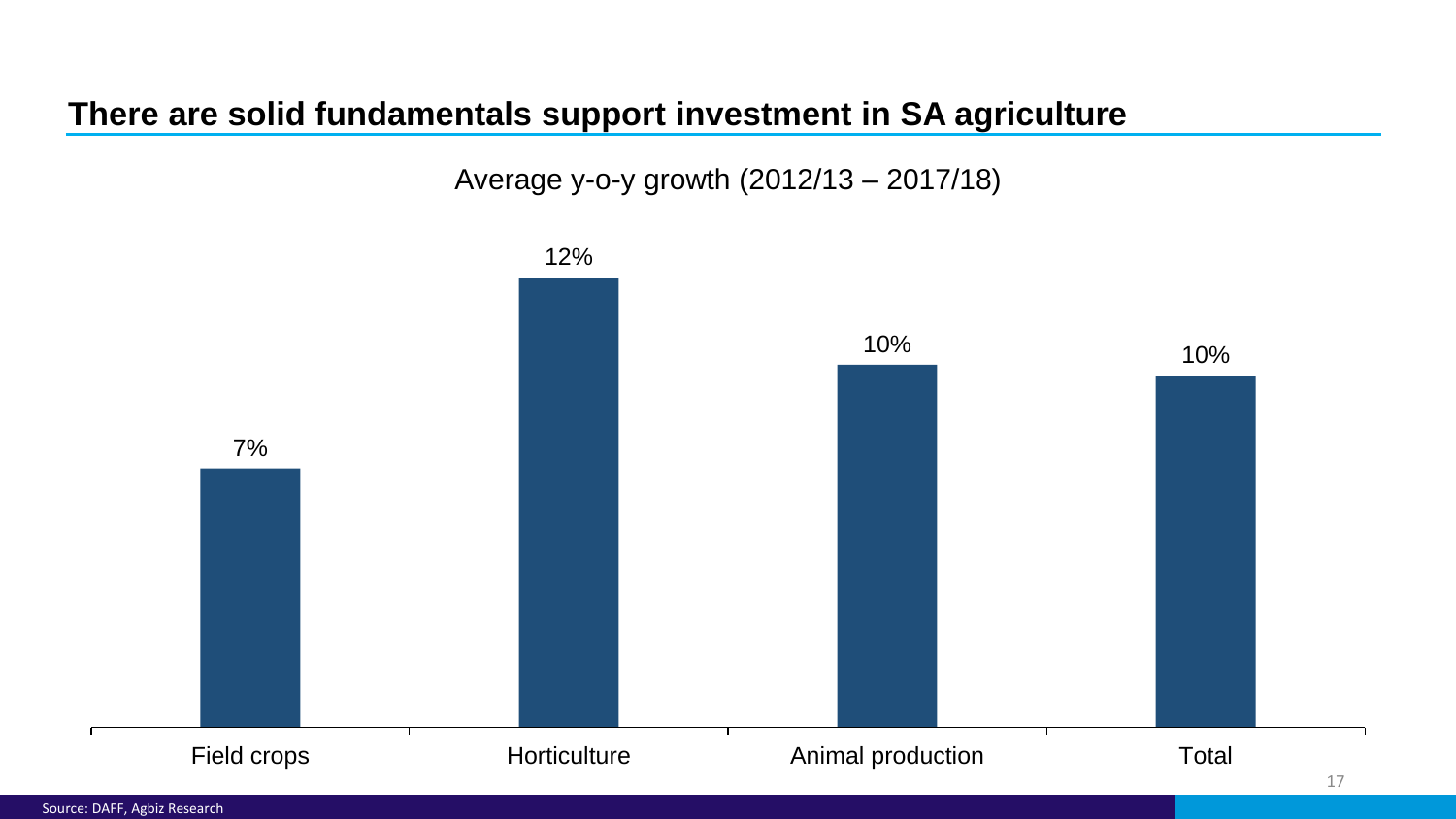#### **Good returns in SA agriculture over time**



Average returns for various asset classes (1999-2014)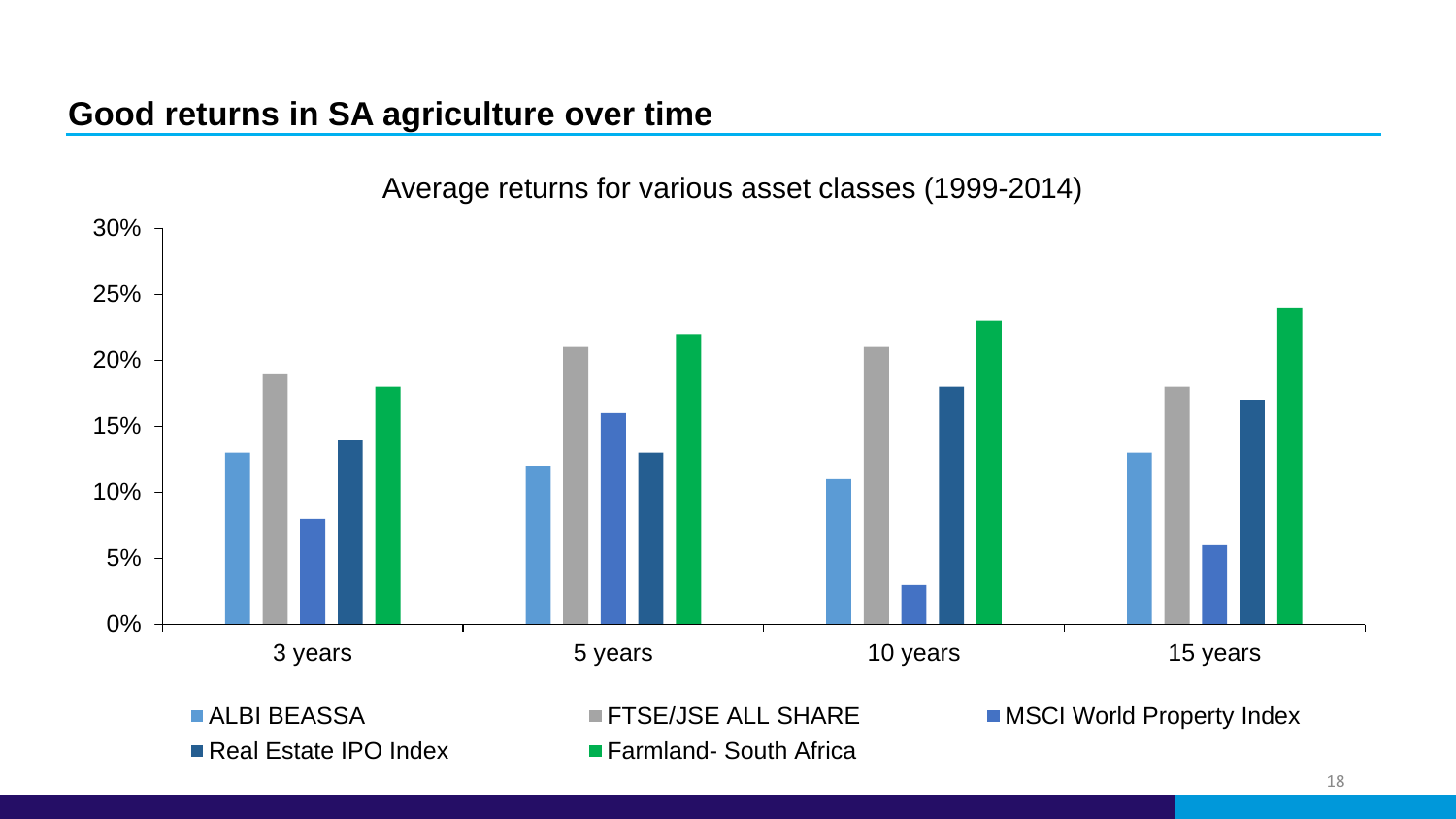#### **Overall, does subdued confidence tell us anything about growth?**

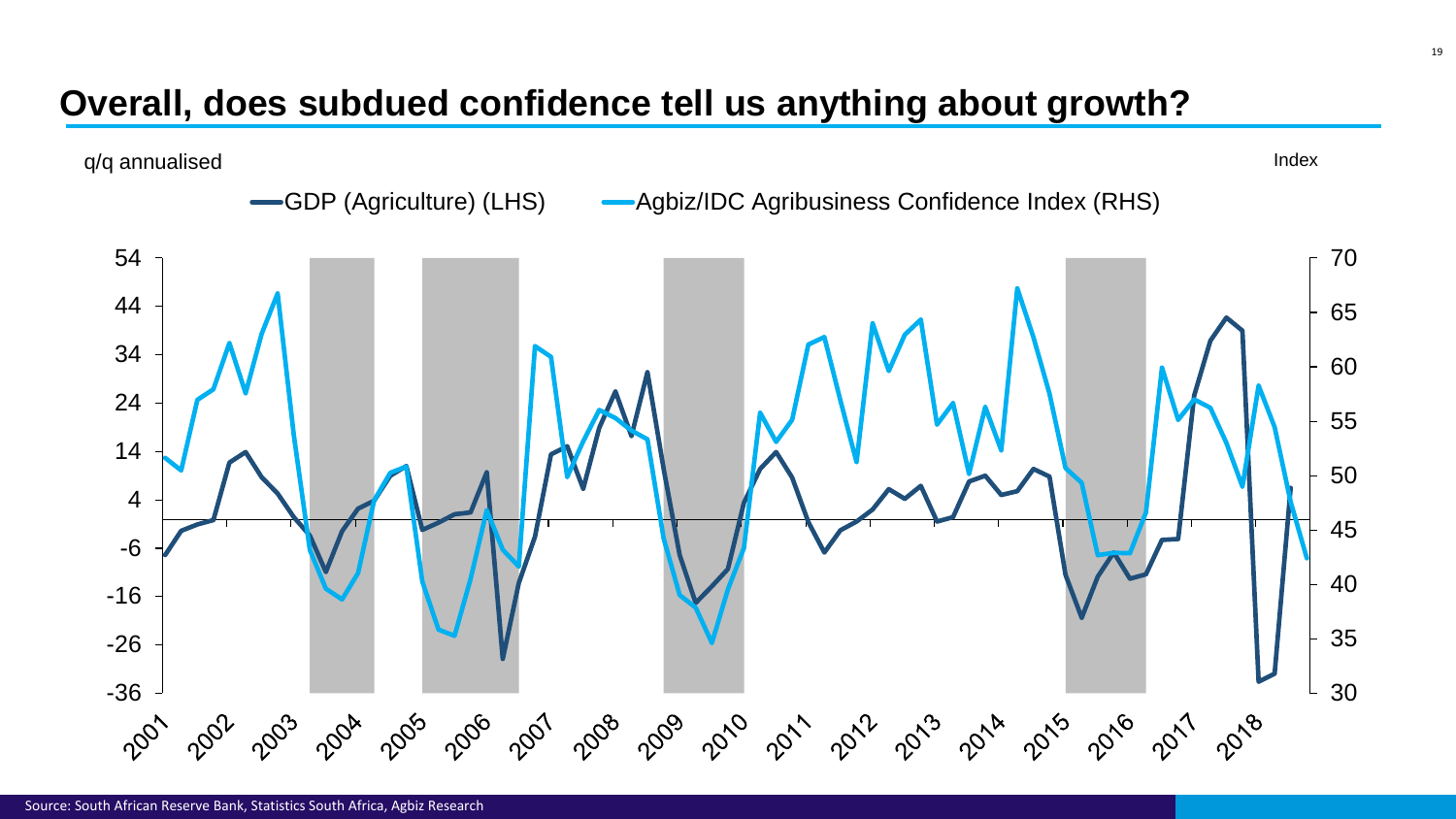### **What needs to be addressed in order to regain confidence, and subsequently investment, and growth?**

- The uncertainty regarding SA's land reform policy is a key risk in the near term
- Climate change (the sector's ability to adapt)
- Water rights regulations
- Infrastructure constraints in some farming areas, particularly former homelands
- International trade matters (non-tariff barriers)